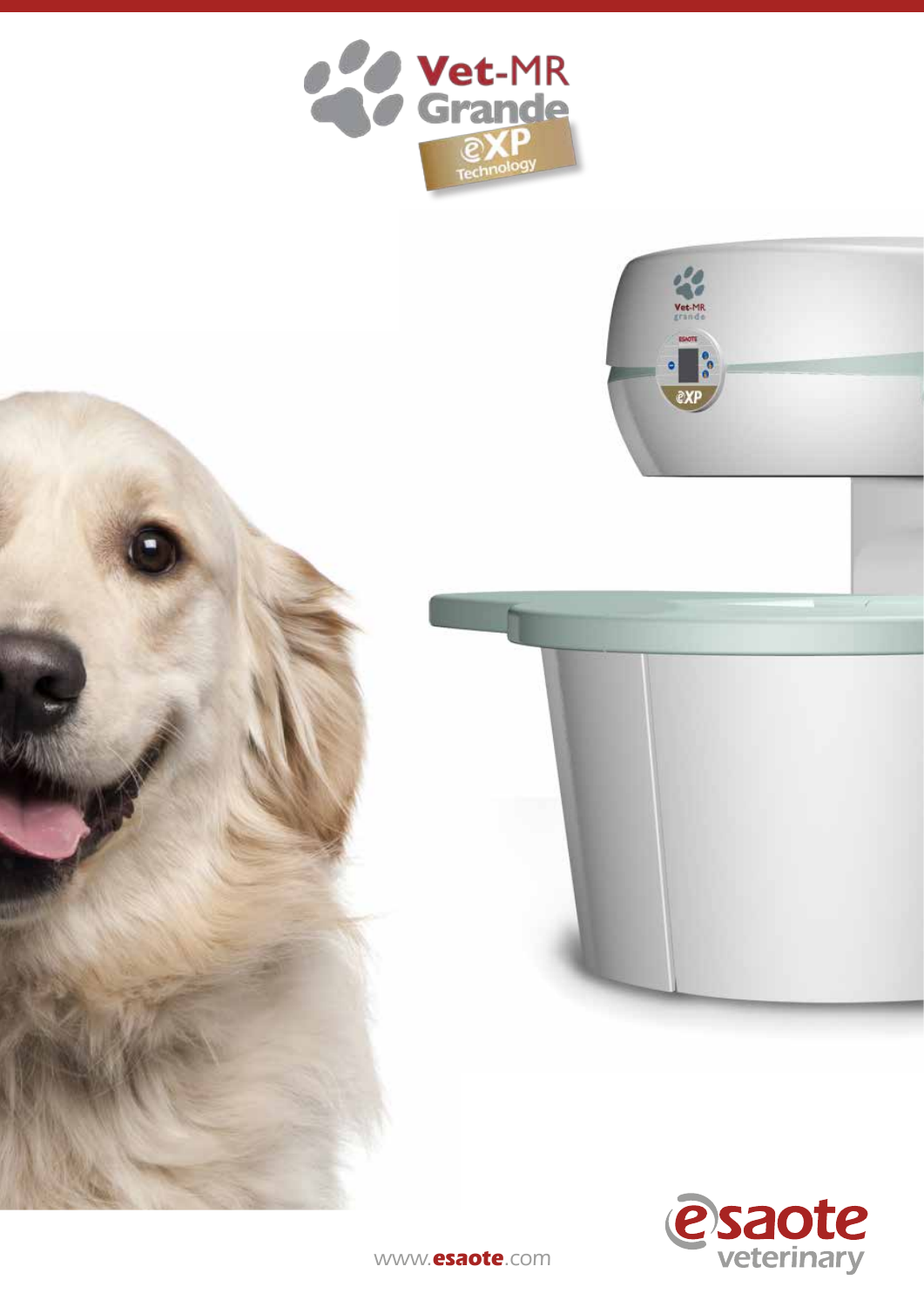## Introduction

High performance is the key when it comes to the Vet-MR Grande eXP, an innovative MRI system that was engineered for small animal applications. It is a result of years of experience and collaboration with luminary sites and therefore offers the smartest solution for neurologists, radiologists and orthopedic surgeons. Vet-MR Grande eXP meets the needs of any veterinary hospital requiring excellent diagnostic capabilities.

## Speed-up PRO

Sophisticated acquisition and reconstruction method developed for the new generation of Esaote Dedicated MRI systems. Superior quality images can now be produced in substantially reduced scan times.

Gives you the flexibility to combine quality and productivity during the same sequence

## Evo 3D

Represents the next step in terms of isotropic 3D sequences.

Reduces the voxel size enabling incredibly high resolution Multi-Planar-Reconstruction (MPR).

In combination with Speed-Up pro, allows for a 50% reduction in scan time in a single acquisition.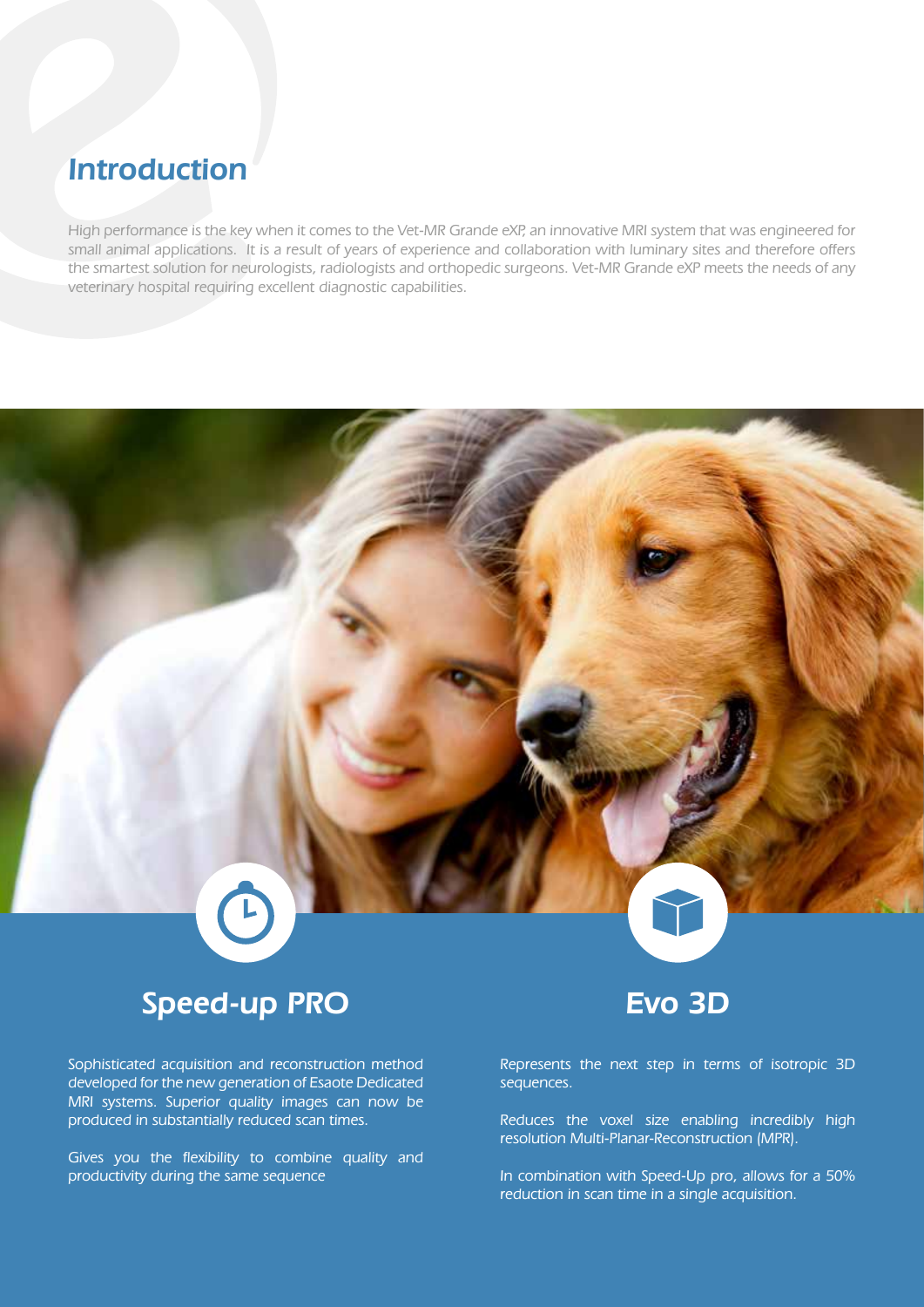

- Maintenance-free open permanent magnet 0.25 Tesla field
- Max RF power: 2100 W (2 amps)
- Shimming: passive
- Gradient: ±20 mT/m
- Slew rate: 25 mT/m/ms
- FOV: 27 cm
- Installation space of 19 $m<sup>2</sup>$  required
- Maximal running costs:
	- 1.3 2 kW (max) in normal 220/110 V power outlet
- Complete set of dedicated linear and DPA coils
- Acquisition sequences: FSE T1, FSE T2, XBone, 3d Hyce, Fast STIR, FLAIR, STIR Myelo, SE and GE

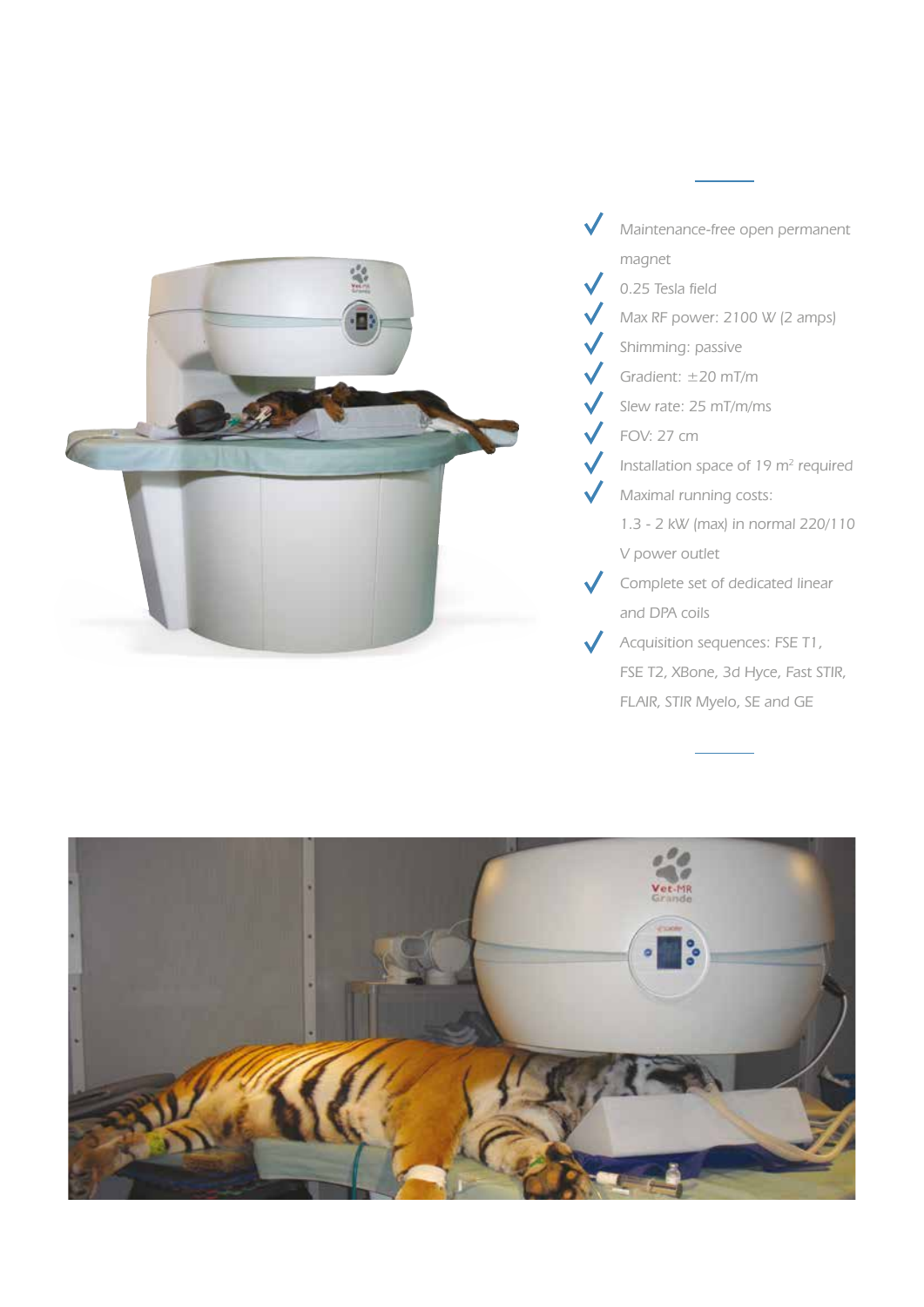# Unique advantages for you

Technology, education, support and dedication to Veterinary MRI proved for more than 15 years to provide the best solution for your hospital or practice.



Thanks to the long term cooperation with luminary sites we are able to test the study protocols and optimize the internal setting in order to obtain top image quality which lead to reliable diagnosis and more efficient throuput.



### Maximal running costs

Differently from high field systems, the Vet-MR Grande eXP makes careful use of resources by requiring less energy and no cryogenic liquids resulting in very low maintenance costs and a simpler and saver way to manage for your practice.



### Advanced Hardware & evo 3D

Optimized features, performance and image quality, designed around the new concept of parallel computing, eXP will substantially improve the MRI examination by reducing scan times and improving image quality. With Evo 3D you'll reduce the voxel size enabling incredibly high resolution Multi Planar Reconstruction (MPR).



### Training & Education

Right after the installation of the Vet-MR Grande eXP a professional training course is performed on site by a dedicated application specialist, that will guide you to learn how to use the system to its maximum performance. Moreover thank to the cooperation with our luminary sites we organize educational programs where customers can continuosly increase their knowledge.



### Patient handling and Monitoring

The Vet-MR Grande eXP has a wide opening which makes animal handling extremely easy, even for very large animals. Moreover, with the Vet-MR Grande eXP the ease of monitoring and accessibility to the patient reduces risk during the exam. The specific design of the system allows the use of existing anesthesia equipment.



Our Vet-MR Grande eXP has a very solid and stable technology, but in case you may encounter a technical problem the remote service program "ARAS", especially developed for Esaote MRI systems, enables service technicians to connect directly to any Esaote MRI unit for immediate check up and trouble shooting.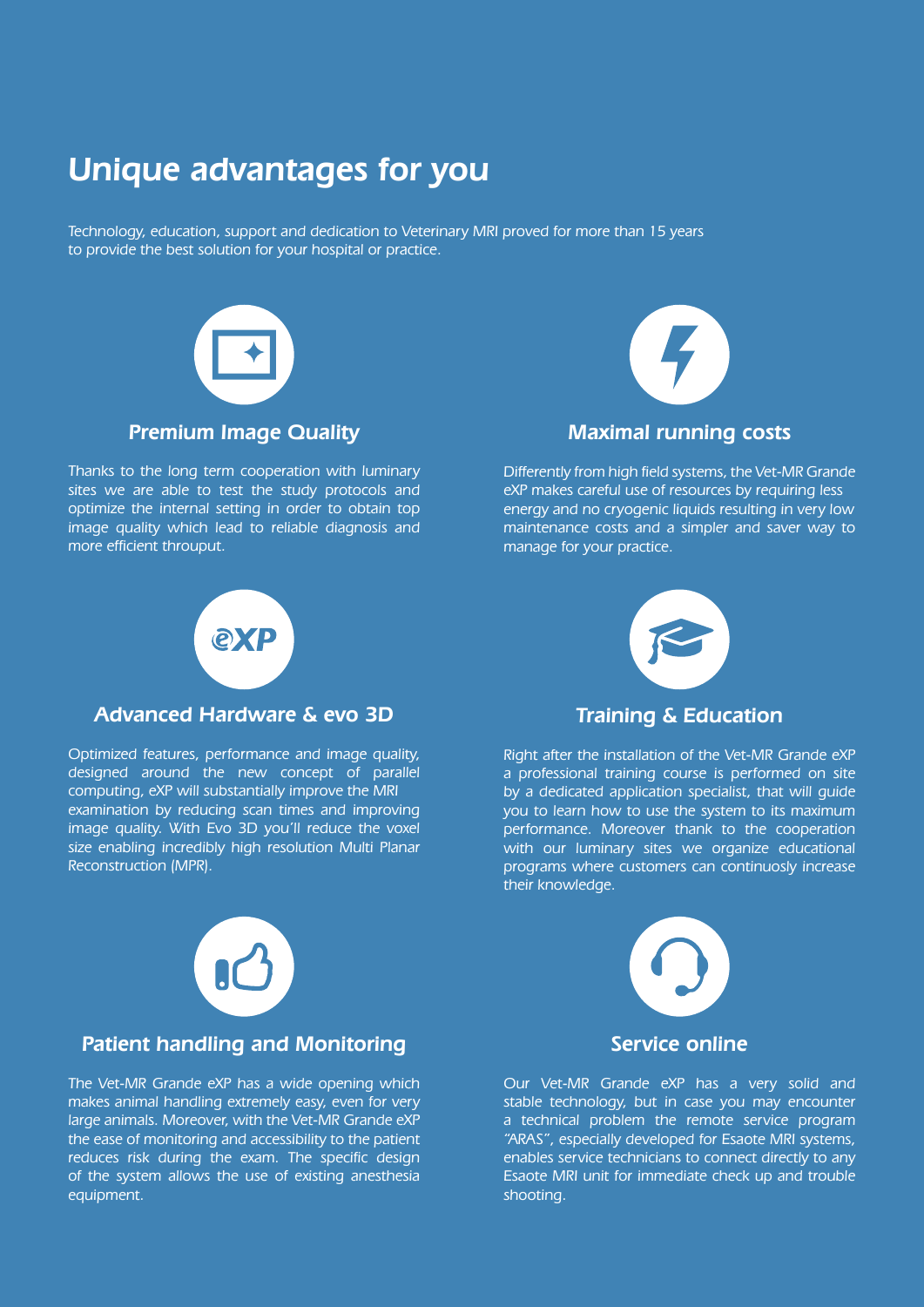

# Limited installation space

The Vet-MR Grande XP is ideal for installation in small or space limited practices. The system is provided with a specially designed and easy to install dedicated RF cage. Its innovative design, which makes use of existing illumination and air-conditioning, makes it possible to install in a standard room (minimum  $19m^2$ ).

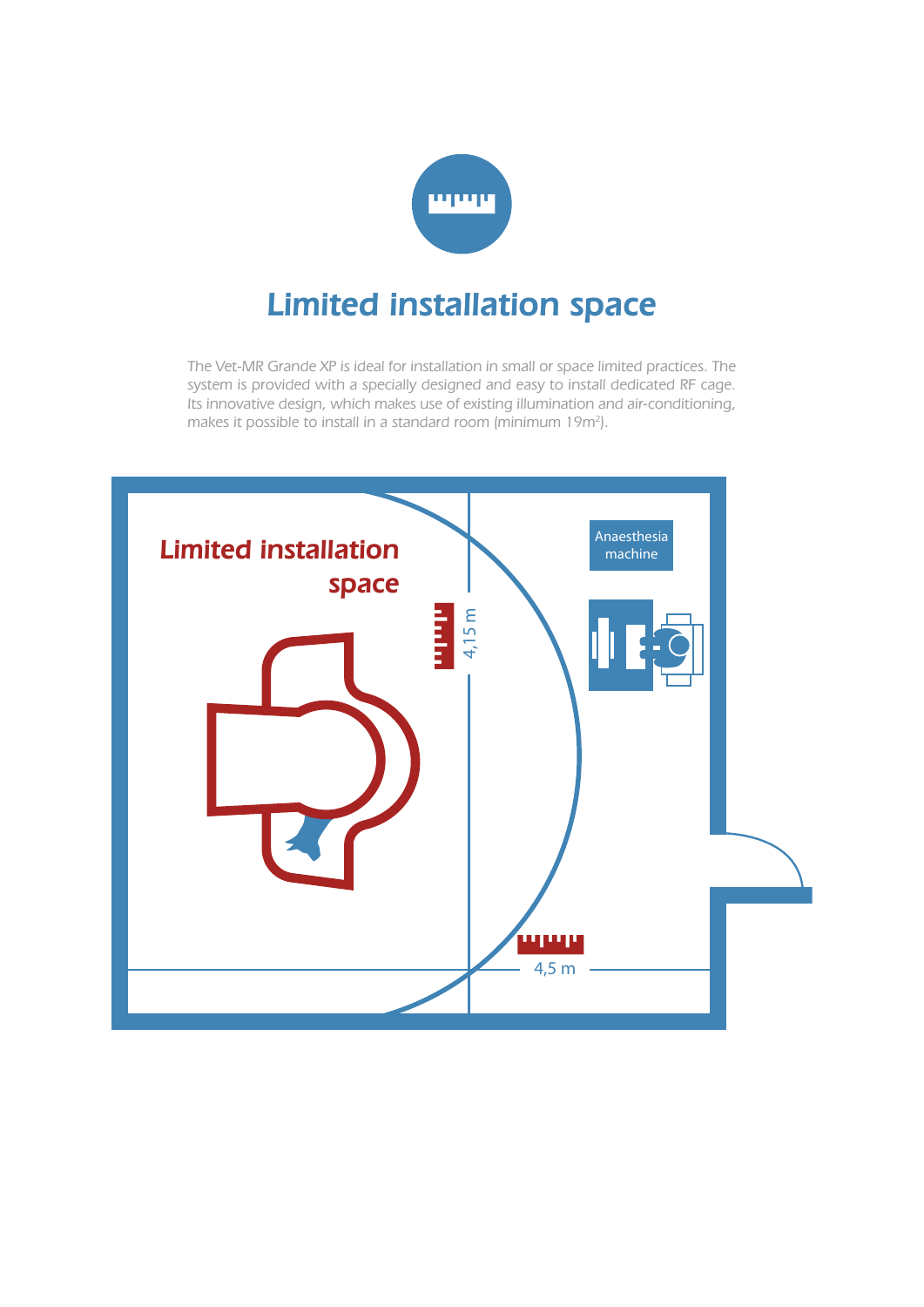# Clinical cases



Nerve roots - 3D HYCE



Brain Hematoma - Coronal FSE T2



Arnold Chiari Malformation - Sagittal FSE T2



Brain Hemorrhage - Coronal GE T2\*



Neoplasia C2 - Sagittal FSE T2



Sagittal Myelo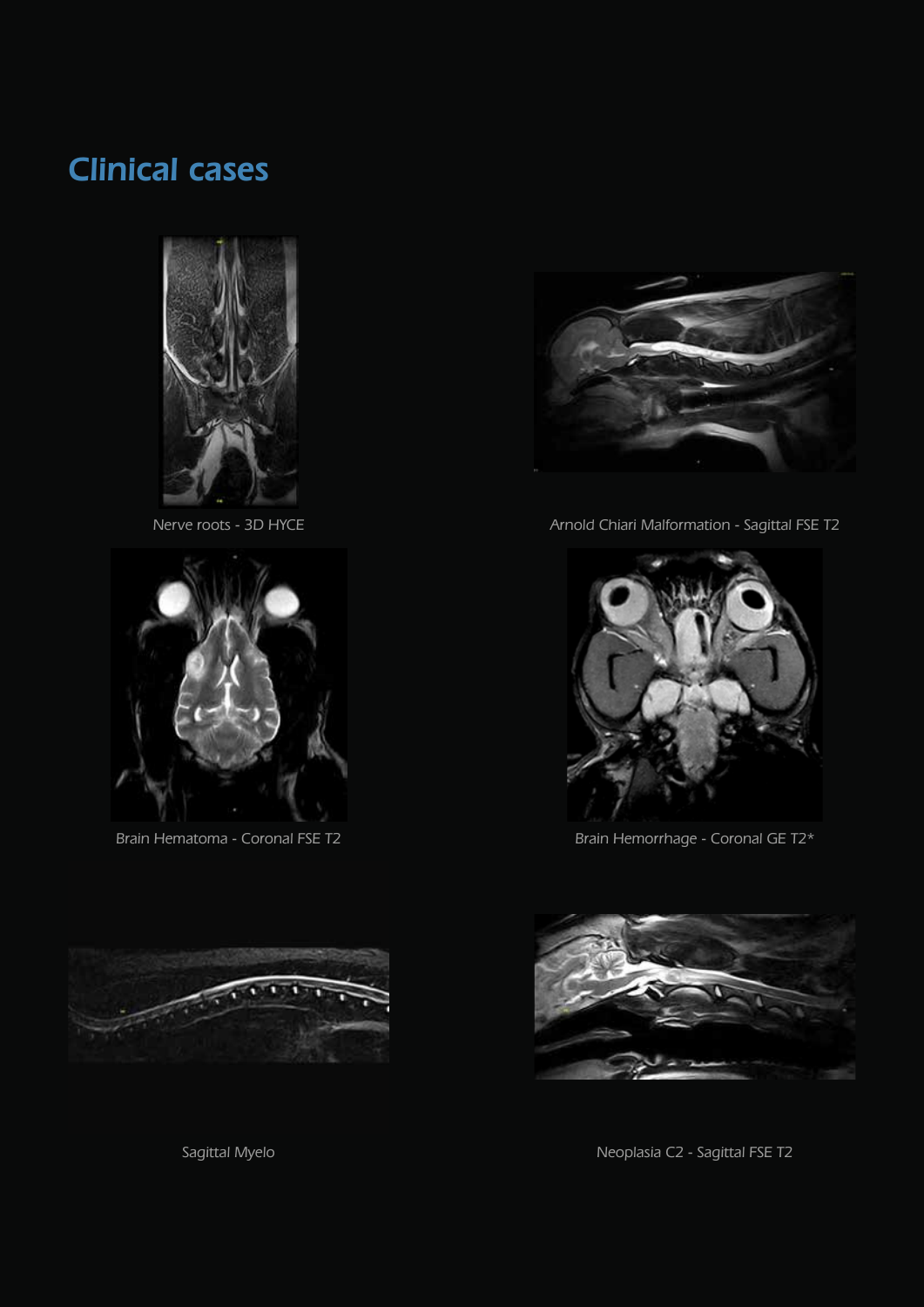# Clinical cases



Pituitary Adenoma - Coronal 3D T1 Post



Pulpy extrusion C4\_C5 sagittal FSE T2



Elbow Edema - Sagittal GE STIR



Post contrast Neoplasiac7 CB 3DT1



Pulpy extrusion C4\_C5 Transverse SE T1



Wobbler Syndrome - Sagittal FSE T2